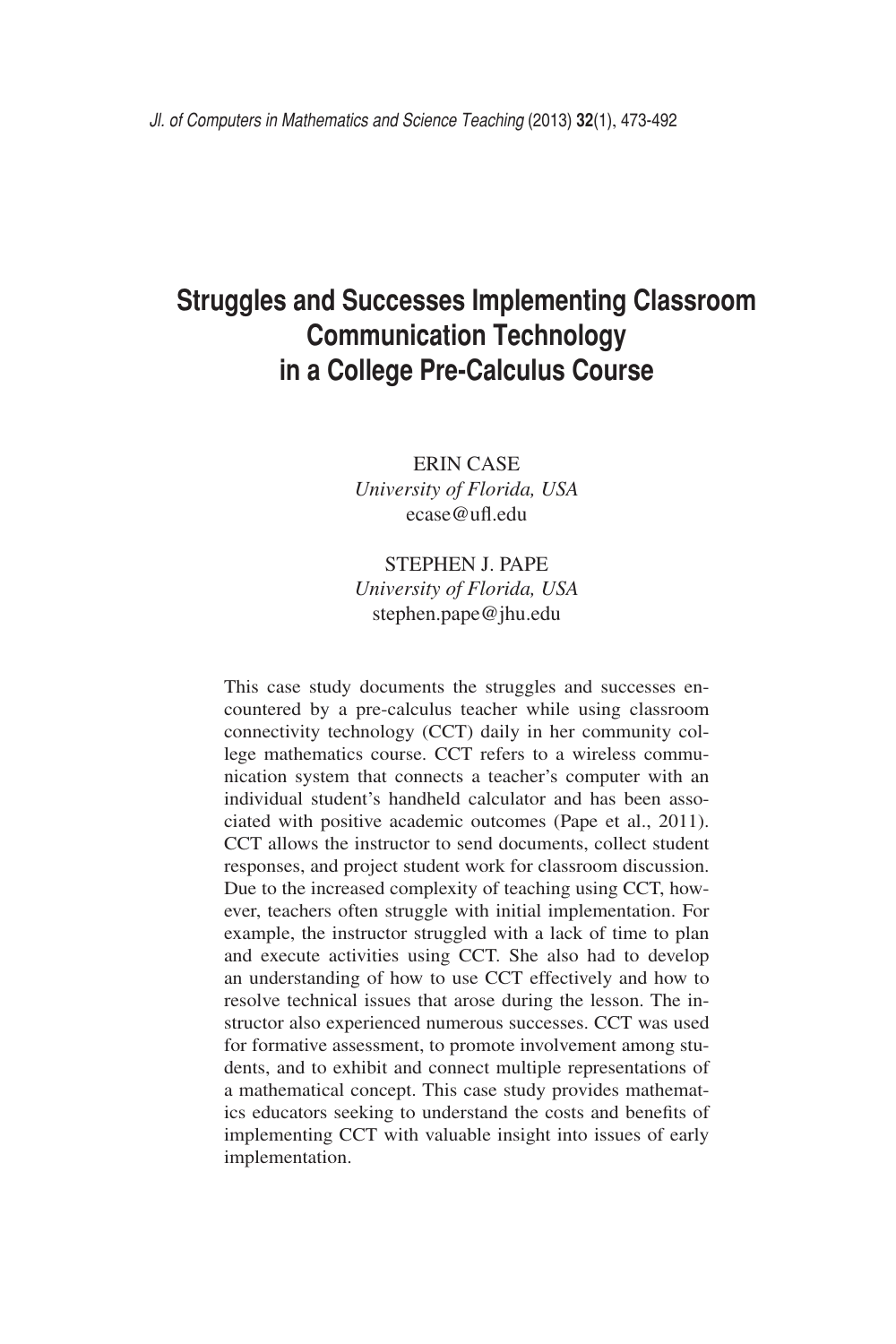Technology can serve many purposes in the mathematics classroom. Doerr and Zangor (2000) proposed several such purposes. Graphing calculators can act as a *computational tool*, which allows students to carry out complex computations; a *transformational tool*, which transforms a computation-based activity into a conceptually-based activity; a *data collection and analysis tool*, which allows students to collect, analyze, and manipulate data to analyze a situation; a *visualizing tool*, which provides students the opportunity to learn how to examine and utilize graphs and models; or a *checking tool*, which enables students to test and adjust conjectures or solutions. From a pedagogical perspective, technology can allow students to gain more control of their learning, increase opportunities for formative assessment, and provide occasions for students to learn skills useful in an increasingly connected workforce (Fadel & Lemke, 2006).

The classroom connectivity technology (CCT) system that is the focus of this case study, the TI-Nspire Navigator™, incorporates two unique technologies, the TI-Nspire<sup>™</sup> graphing calculator and the TI-Navigator<sup>™</sup> communication system. This system has a variety of uses that fall within the categories delineated above such as computation, exploration activities, increased engagement, and using multiple representations. In addition, this system has the capacity of the wireless communication system between the teacher's computer and students' graphing calculators. We have argued elsewhere that CCT provides many additional affordances for the classroom including a powerful tool for formative assessment based on public display of students' anonymously contributed responses and a mechanism to project images for mathematical exploration supporting conceptual development (Pape et al., 2012).

The purpose of this case study was to document the struggles and successes encountered by a pre-calculus instructor while using the TI-Nspire Navigator™ CCT system daily in her college mathematics course. CCT allows the instructor to send documents, collect student responses, and project student work for classroom discussion. Due to the increased complexity of teaching using CCT, however, teachers often struggle with initial implementation. This case study provides mathematics educators seeking to understand the costs and benefits of implementing CCT with valuable insight into issues of early implementation. We will begin with a discussion on the benefits of technology implementation and what is required of educators seeking to implement technology in their classrooms.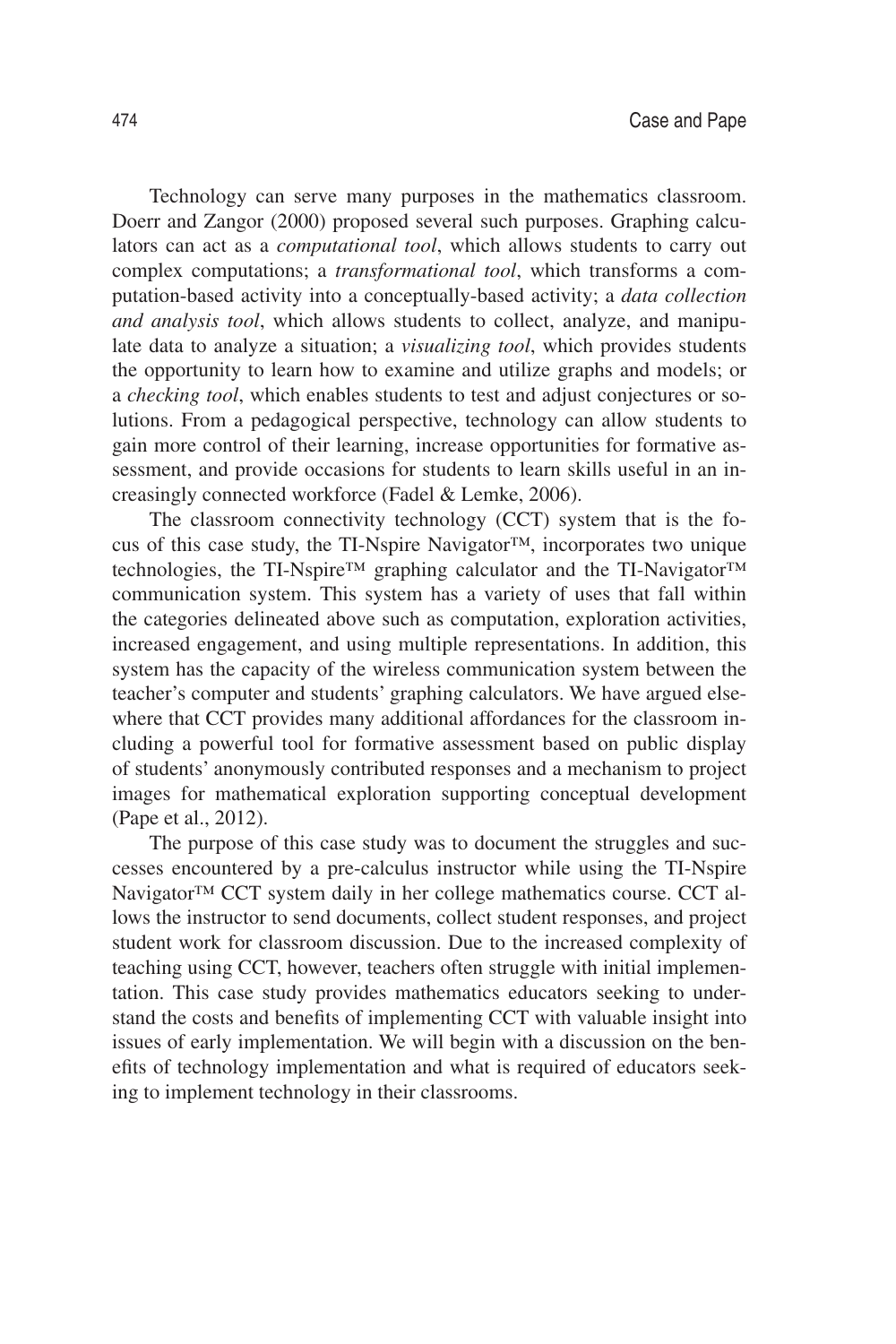## **Benefits of Technology Use**

Technology can have a wide range of benefits in the mathematics classroom when it is implemented appropriately. For example, implementation of the TI-Navigator™ technology in a middle school contributed to mathematics achievement three times greater than students who did not use it in their classrooms (McClure, 2006). In a college algebra setting, however, there were no significant achievement differences between students who used the TI-Navigator™ and those who didn't use the technology (Powers & Champion, 2008). When questioned about the impact of the technology on their involvement (learner centeredness<sup>1</sup>), the classroom community (community centeredness), assessment practices (assessment centeredness), and construction of knowledge (knowledge centeredness), however, students responded positively. The students also indicated that the TI-Navigator™ played a supplementary role as a source of feedback. Finally, a review of the literature also indicated that technology improved student learning of graphing, multiple representations of functions, problem solving, and spatial skills (Fadel & Lemke, 2006).

In the *Classroom Connectivity for Mathematics and Science Achievement* (CCMS) project, a national randomized control trial, Pape and colleagues (Pape et al., 2010, 2011, 2012) examined the impact of implementing the TI-Navigator™ with the TI-83 Plus or TI-84 Plus series calculators in a wide range of schools. Teachers were randomly assigned to treatment or control classrooms. In Year 1, treatment teachers were provided a one-week professional development (PD) institute. The main focus of the institute was proficiency with the CCT, but a substantial portion of the PD was also focused on effective implementation of the technology. Students in classrooms that incorporated CCT scored higher on the CCMS algebra posttest than students in comparison classrooms that used the graphing calculators without CCT implementation (*Effect Size* = 0.32; Pape et al., 2011) as well as across four years of the project (Irving et al., 2010).

Implementing CCT following PD also resulted in a change in classroom discourse. Teachers who were using the CCT system asked closed questions 22% less often than those in the control classrooms, and some teachers anecdotally noted that they asked for student explanations more often as a result of students' answers being displayed for the class (Pape et al., 2010). CCT use also supported formative assessment due to increased class participation and engagement, with students responding that it made mathematics class more interesting and engaging. As a result of the increased formative assessment, the researchers also noticed that teachers would alter the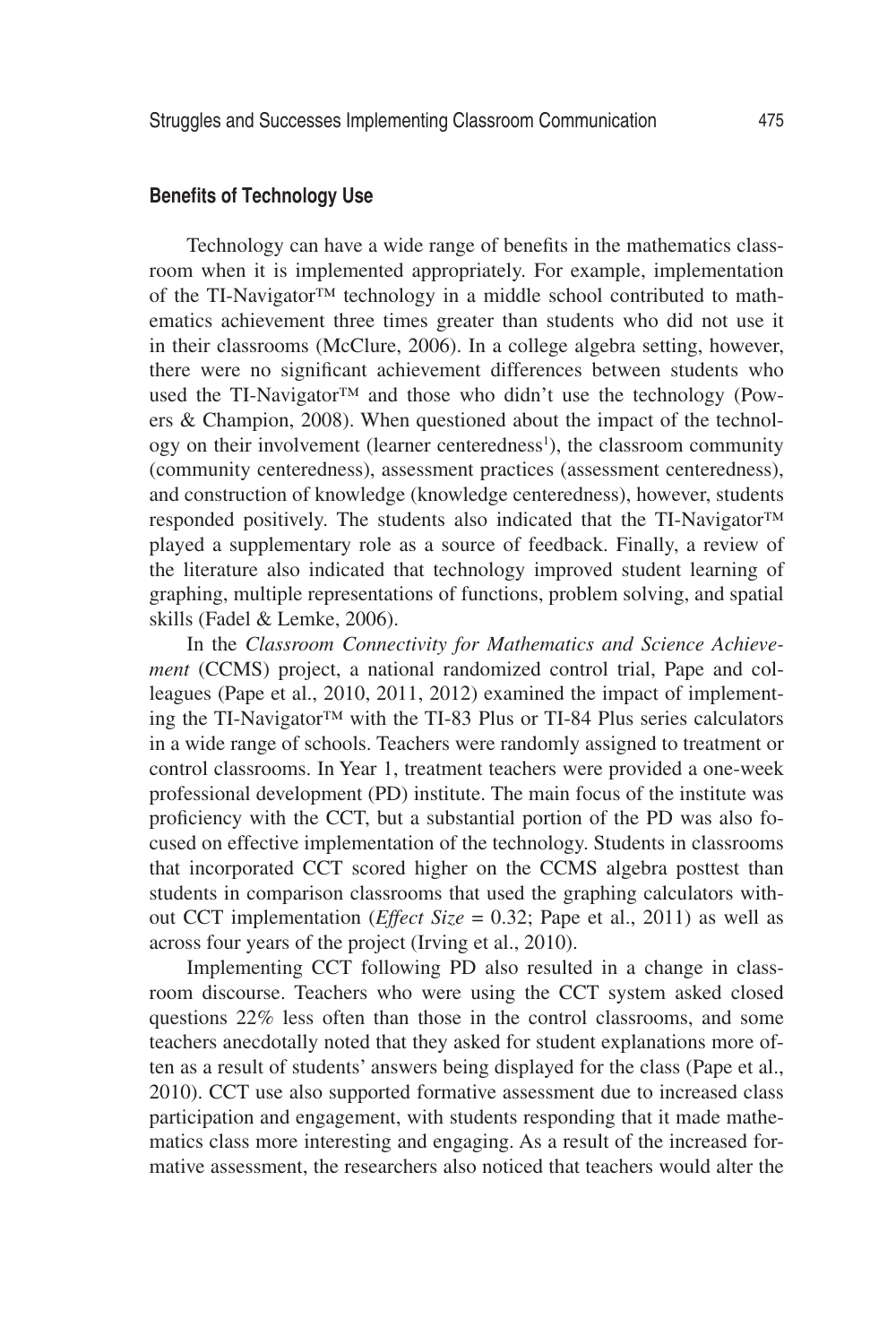pace of their lessons – going over more examples if students needed reinforcement, and moving on if students indicated mastery (Pape et al., 2012).

### **Effective Technology Implementation**

Technology implementation alone will not produce the intended benefits. Effective implementation is dependent on coupling the technology with appropriate pedagogy and content, using the technology for a long period of time (research suggests at least nine weeks), and incorporating the technology into instruction and assessment instead of merely replacing manual computation (Fadel & Lemke, 2006). Garofalo and colleagues (2000) have proposed five guidelines for successful incorporation of technology into mathematics teaching. Under these guidelines, teachers must: (1) introduce technology in the context of learning about mathematics concepts, (2) couple the use of technology with appropriate pedagogy and worthwhile mathematical goals, (3) use the technology to enhance mathematics lessons by performing tasks previously impossible without technology, (4) connect the mathematics to other mathematics concepts and to the real world, and (5) incorporate multiple representations.

According to Dick and Burrill (2009), there are two different views of how technology can be used in a classroom. Teachers may view technology as purely a computational tool, used only after the mathematical concepts have been learned and are ready to be applied to "real world" problems. Often, this perspective coincides with the opinion that technology such as calculators take away from opportunities to perform computations by hand. An opposing view of technology holds that it may be used to explore concepts in ways not possible without the technology. In five case studies of secondary mathematics teachers' acceptance and implementation of technology, three teachers who taught using a "content-focused with an emphasis on understanding" approach and one teacher who taught with a "content-focused with an emphasis on performance" approach only perceived technology to be useful for computation or application of previously learned material. Only one teacher who believed students could construct their own knowledge through exploration ("learner-focused") was willing to use technology to teach conceptual understanding in the future. Reasons cited among the teachers for not using the technology included a view that teaching with technology was not as efficient as direct instruction and a belief that technology could not prepare students for assessment (Norton, McRobbie, & Cooper, 2000).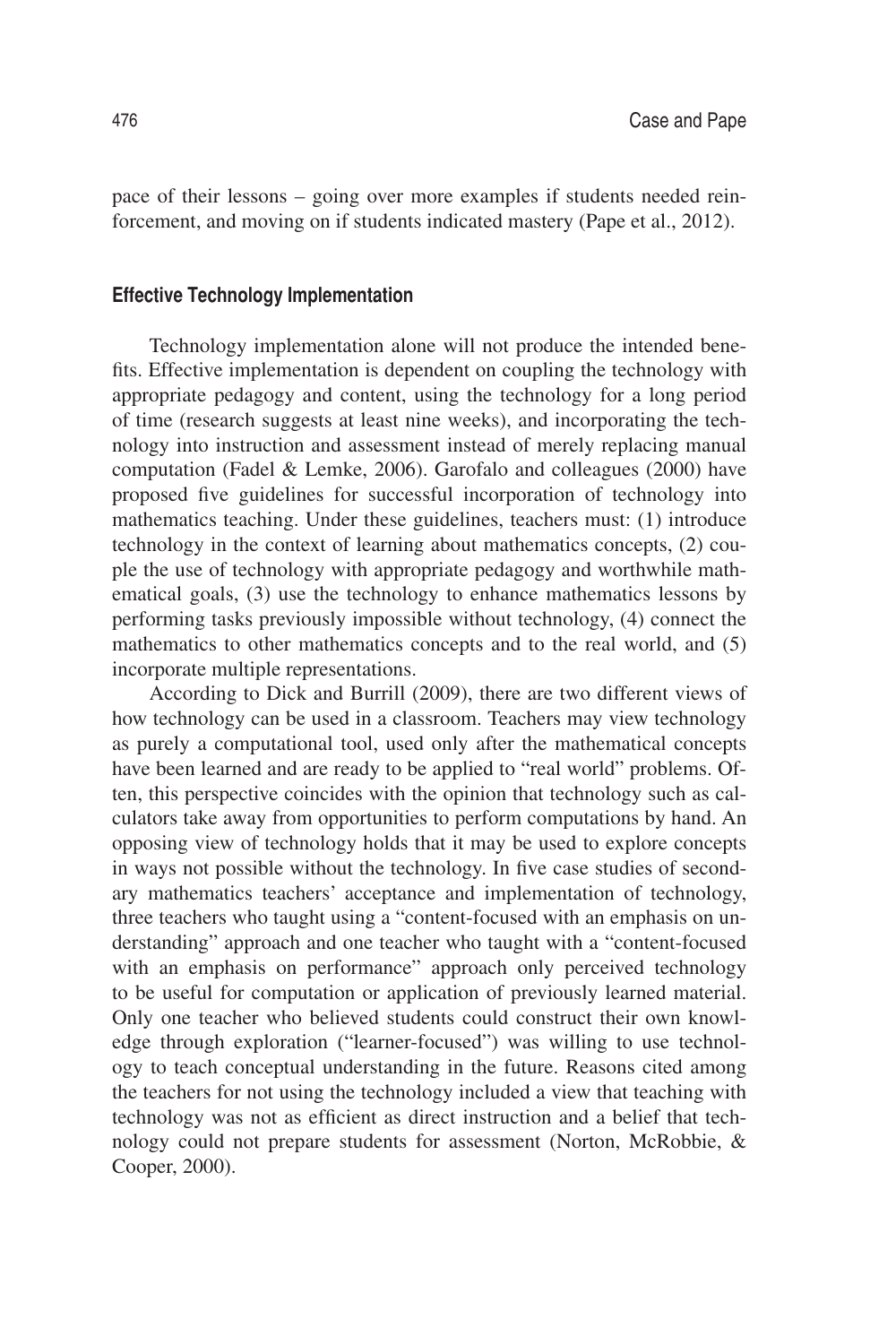In order to realize the intended benefits of technology, teachers must possess a special kind of knowledge. To teach effectively, teachers must develop or already possess content knowledge, pedagogical knowledge, and pedagogical content knowledge. Technological Pedagogical Content Knowledge (TPACK) is the intersection between these different types of knowledge and the knowledge required to use technology effectively (Mishra & Koehler, 2006; Niess, 2005; Niess et al., 2009). For example, teachers need to be able to identify a technology's strengths and weaknesses and use this information to inform how they implement the technology in their classroom to present concepts and evaluate student understanding (Koehler & Mishra, 2009).

Pape et al. (2012) specifically lists four necessary components to effectively implement CCT in the classroom:

> Teachers must (1) design rich mathematical tasks that create contexts in which students may examine patterns and form generalizations; (2) co-construct norms for interaction that raise students' contributions to a level of object of discourse through which mathematical reasoning may be revealed; (3) enact formative assessment instructional practices that provide teachers and students access to increased knowledge of students' understandings; and (4) sustain students' engagement in mathematical thinking. (p. 193)

As teachers implement the TI-Navigator™, they progress through three phases pedagogically: *immediate, experienced,* and *master* (Roschelle, 2009)*.* During the *immediate* stage, teachers will likely discard the technology if they are not sufficiently familiar with the technical aspects of using the technology or incorporating it in their classroom. If they are provided with the proper training, they will likely experience increased student involvement and achievement in their classrooms, but will continue to be concerned about how the seemingly time consuming technology fits into a course already pressed for time. Once teachers progress to the *experienced* stage, they are more likely to focus on a smaller set of functions that can be performed by the TI-Navigator™ that they feel most comfortable with and that they find the most useful. Finally, in the *master* stage, teachers will feel comfortable using a variety of functions of the TI-Navigator™ on a regular basis and have a better understanding of how much time activities will take and which activities are worth spending time on (Roschelle, 2009).

Educators intending to implement technology in their schools or classrooms may possess an overconfidence in their ability to enact reform, have a lack of evidence of the effectiveness of the technology, or underestimate how rapidly technology evolves and requires updating (Fadel & Lemke,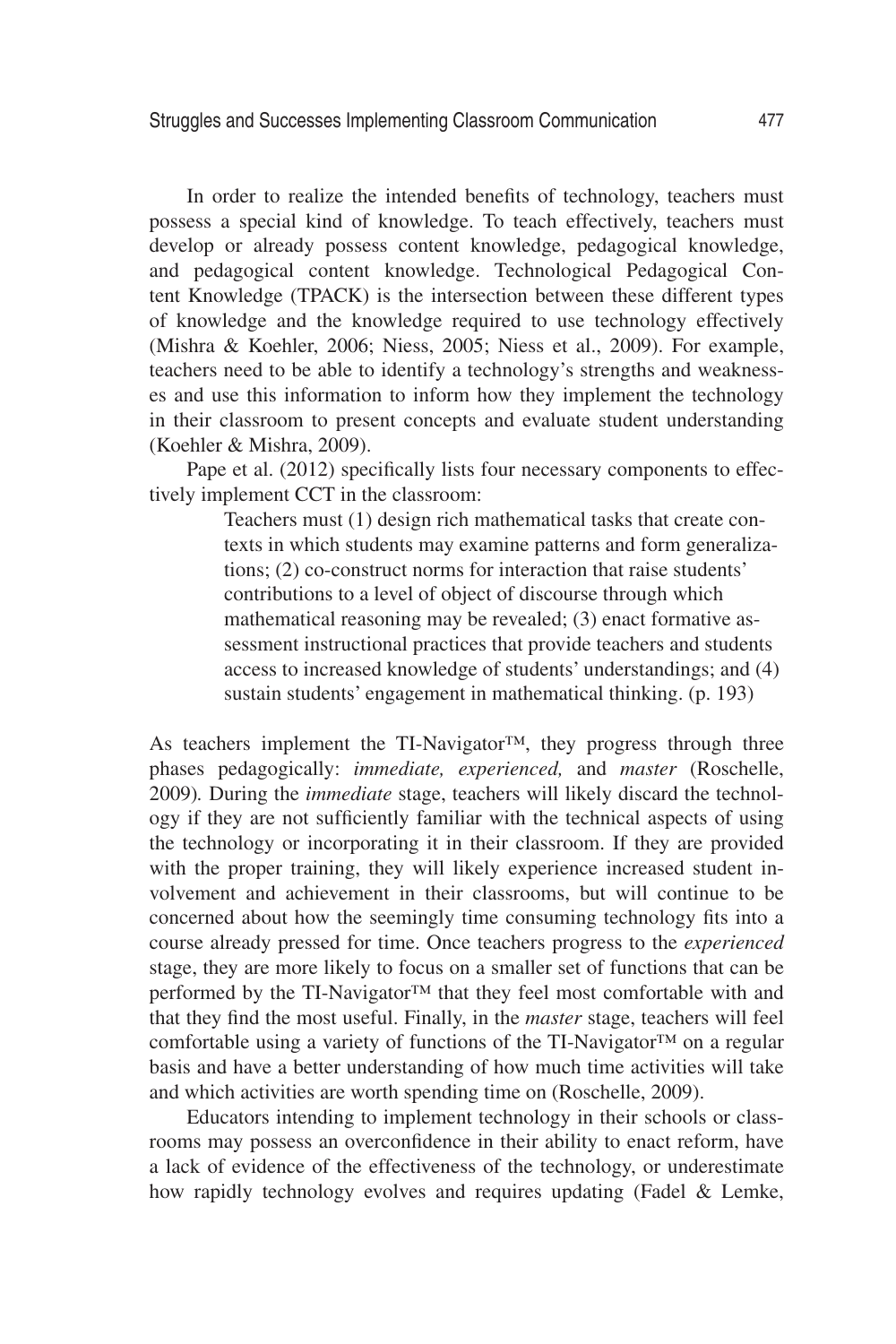2006). Additional barriers to implementation are teachers having a lack of technical knowledge and support for technical difficulties, limited access to the technology, a limited possession of TPACK, little support or too much control from the administration, or a lack of time - including planning time and time in the classroom due to length of classroom periods and amount of curriculum to be covered (Hew & Brush, 2007). In addition, teachers may not see alignment between a technology and the curriculum or assessment methods (i.e., students should not use calculators because they cannot use them at the end of term exam) (Hew & Brush, 2007).

In conclusion, technology can provide opportunities for a wealth of benefits if implemented correctly by the school and in the classroom, with care taken to eliminate any possible barriers to technology adoption. We aim to examine one teacher's experiences including her struggles and successes once she began implementing CCT on a regular basis. Our purpose in this examination is to provide a description of what teachers should expect as they begin implementing CCT in their classrooms.

### **Method**

## **Description of TI-Nspire Navigator™**

The CCT system that our teacher incorporated within her pre-calculus course consisted of a class set of TI-Nspire™ calculators and the TI-Nspire Navigator<sup>™</sup>, which wirelessly connects the teacher's computer with each student's handheld calculator. This technology allows the teacher to communicate with the students through an access point connected to the teacher's computer. In addition to this technology, the teacher was equipped with a computer and a projector that could display the computer's monitor for the class to view. The computer also had the TI-Nspire CAS Teacher Software™ that could be used as a TI-Nspire™ calculator and projected for teacher-led instruction.

The TI-Nspire™ CAS calculator can be used as a traditional calculator, performing complex computations. The graphing function and table of values function are also similar to other graphing calculators, and are able to graph functions and display a table of values for a function or a data set. The CAS (computer algebra system) functions allow the user to compute complex algebraic procedures, but this function was not explored during the present study.

The TI-Navigator™, however, can afford additional uses to the TI-Nspire™. Quick Polls can be sent from the teacher to each calculator in the form of open response or multiple-choice questions that each student an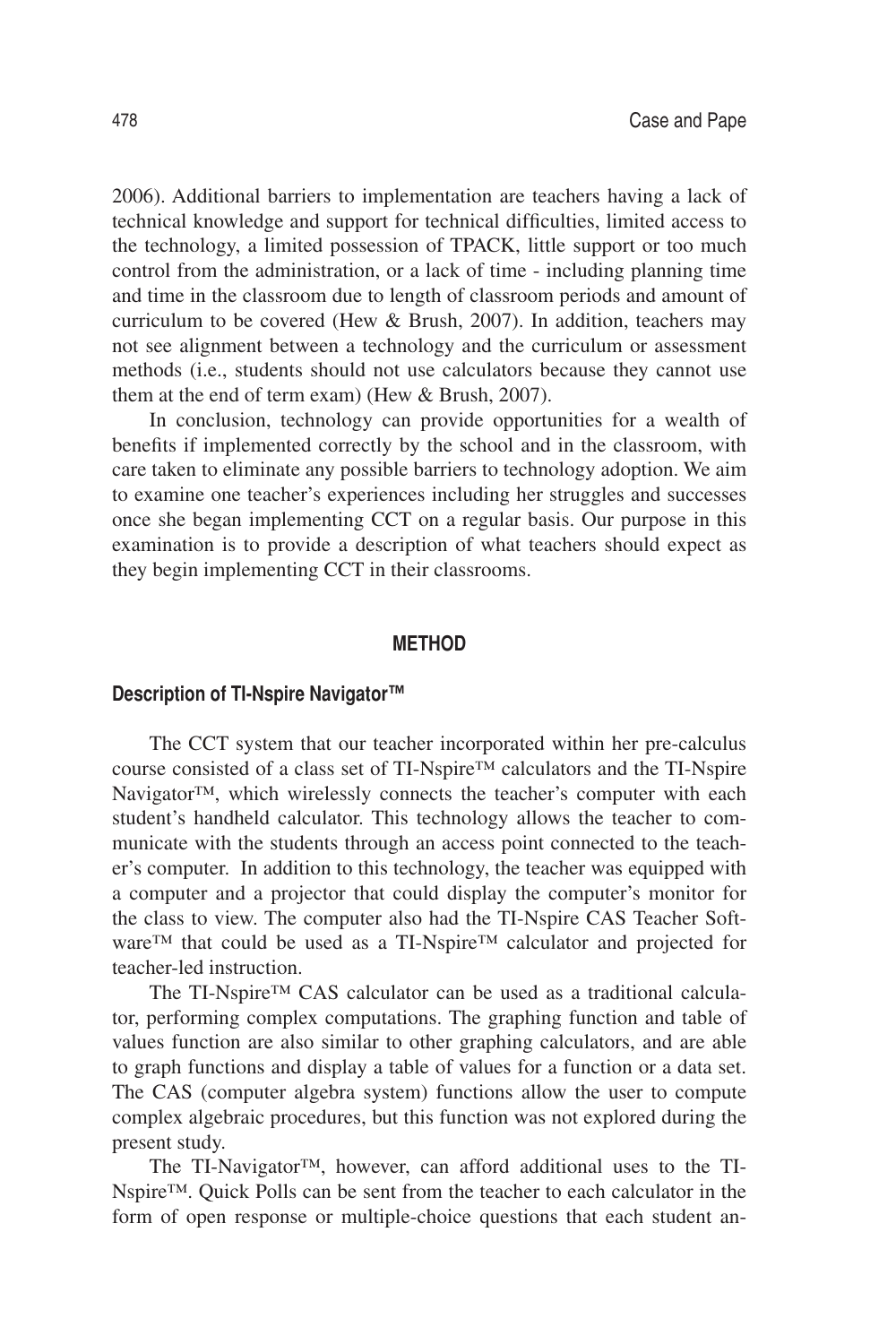swers. The teacher is able to collect each student's answer and anonymously display the results to the class. The instructor may also construct a special type of TI-Nspire™ document, a TNS file, as a quiz or class activity and send to the students' handheld device for use during a class. While Quick Polls provide a tool for teachers to spontaneously ask their class a question to determine their present understanding (Figure 1), quiz documents are TNS files the teacher can have prepared prior to class (Figure 2). TNS activity files are interactive documents with multiple "pages" in each document. Each page can serve one of many functions such as a calculator, a spreadsheet, a graph, or notes. Assembled together in a document, these pages can form an exploration activity for students to complete with instructions and immediate access to the graph, calculator, or spreadsheet functions necessary to complete the activity. Furthermore, teachers can create "action-consequence" programs for the TNS document (Figure 3) that allow students to manipulate a mathematical representation and observe the effects on another linked representation (Dick & Burrill, 2009). Finally, with the Screen Capture function, the teacher can project screenshots of a student's graphing calculator to the class through the projector, and the Presenter function allows the students to project their actions on their graphing calculator for class discussion. Each of these components allows for students' responses, typically contributed anonymously, to become objects of discourse for student and teacher examination and comment. Through careful probing and appropriately constructed classroom norms these discussions can reveal students' thinking about the problem.



**Figure 1.** A screenshot of a sample Quick Poll document.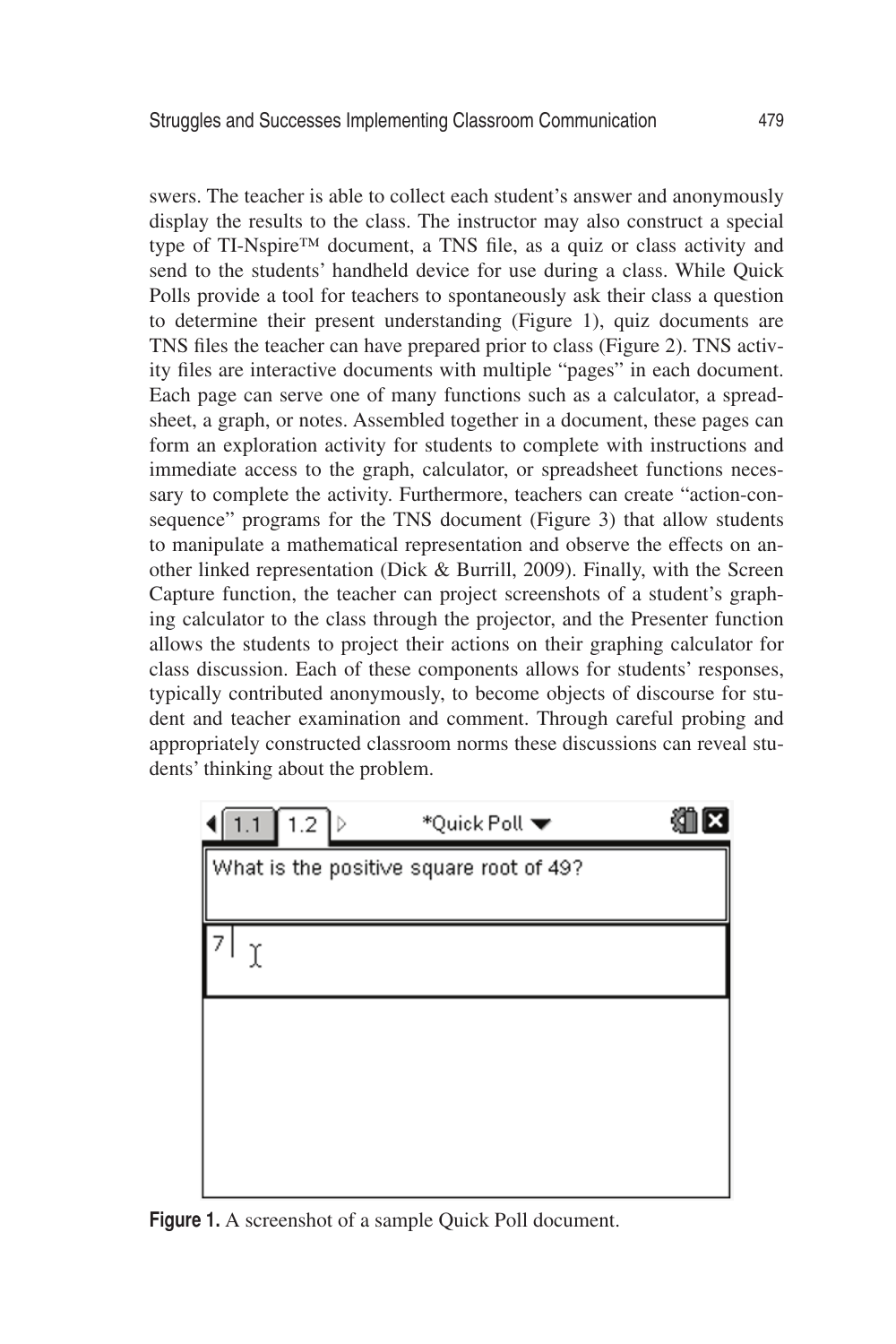

Figure 2. A screenshot of a sample TNS file being used as a quiz.



**Figure 3.** A screenshot of a sample TNS file being used as an "action-consequence" activity. Students can use the slider in the upper left corner to manipulate the value of *h* in the function  $f(x)=(x-h)^2$  and instantly see how it changes the graph of the function.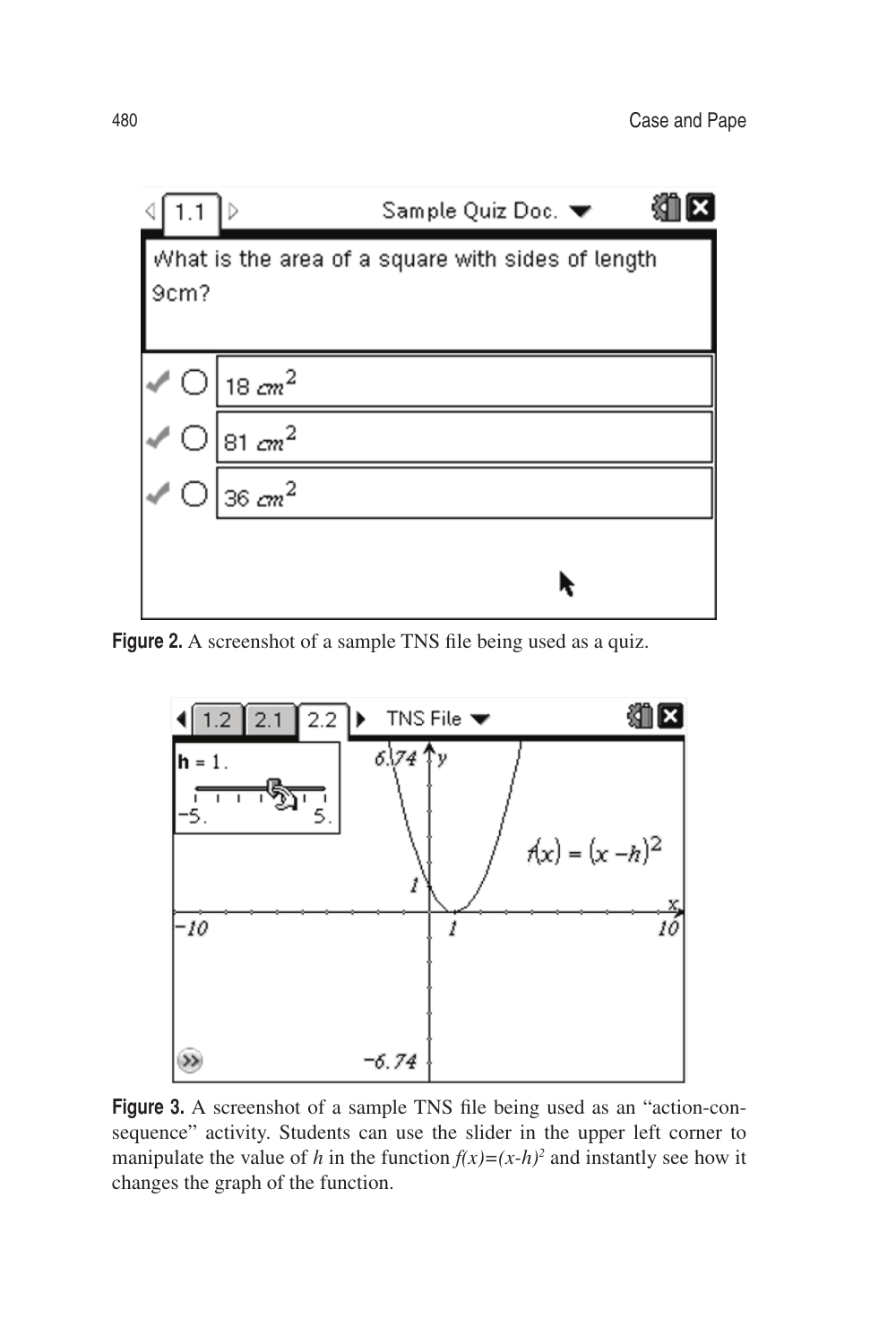## **Participants**

The teacher observed, Ms. A (a pseudonym), was an instructor at the community college for eight years and had served as faculty coordinator of the mathematics and science department for six years at the time of the study. As coordinator, she scheduled all mathematics and science courses, hired all adjunct faculty, handled departmental issues raised by faculty, and evaluated all mathematics and science adjunct faculty. Finally, she served as the director of the Quality Enhancement Program being implemented at the school. This program was the impetus for the school to purchase the CCT for the mathematics classrooms. Ms. A is also a part-time doctoral student in education who is well informed of the current research on instructional methods.

It is important to note that because of these roles, she was extremely motivated to implement CCT in her classroom. She also recognized that she felt pressure that if she did not implement CCT effectively in the summer session, the technology would seem less appealing to other faculty members, who would thus be less likely to implement CCT in their classrooms in the future.

She taught two classes over the Summer B semester, and the classroom observed was a 3-credit pre-calculus undergraduate level course with 12 students enrolled. The class met for 2 hours a day, 4 days a week, for 6 weeks. This summer semester was shorter than a typical semester and therefore met more often during the week.

## **Data Sources**

Several forms of data were collected during the study. The primary source was observation field notes collected by a single observer nearly every day during the first two and a half weeks, and twice a week for the remaining weeks as the data became saturated. A total of 14 out of 18 instructional days were observed, with the remaining four days dedicated to exams. Classes were not held on two days during the semester. The observation field notes logged the uses of the technology, all instructional activities with or without the technology, any technological difficulties experienced by teachers or students, and the amount of time each use of the technology took during the class period.

In addition, Ms. A recorded journal entries daily reflecting her teaching experience. On five days in the first half of the semester, the observer and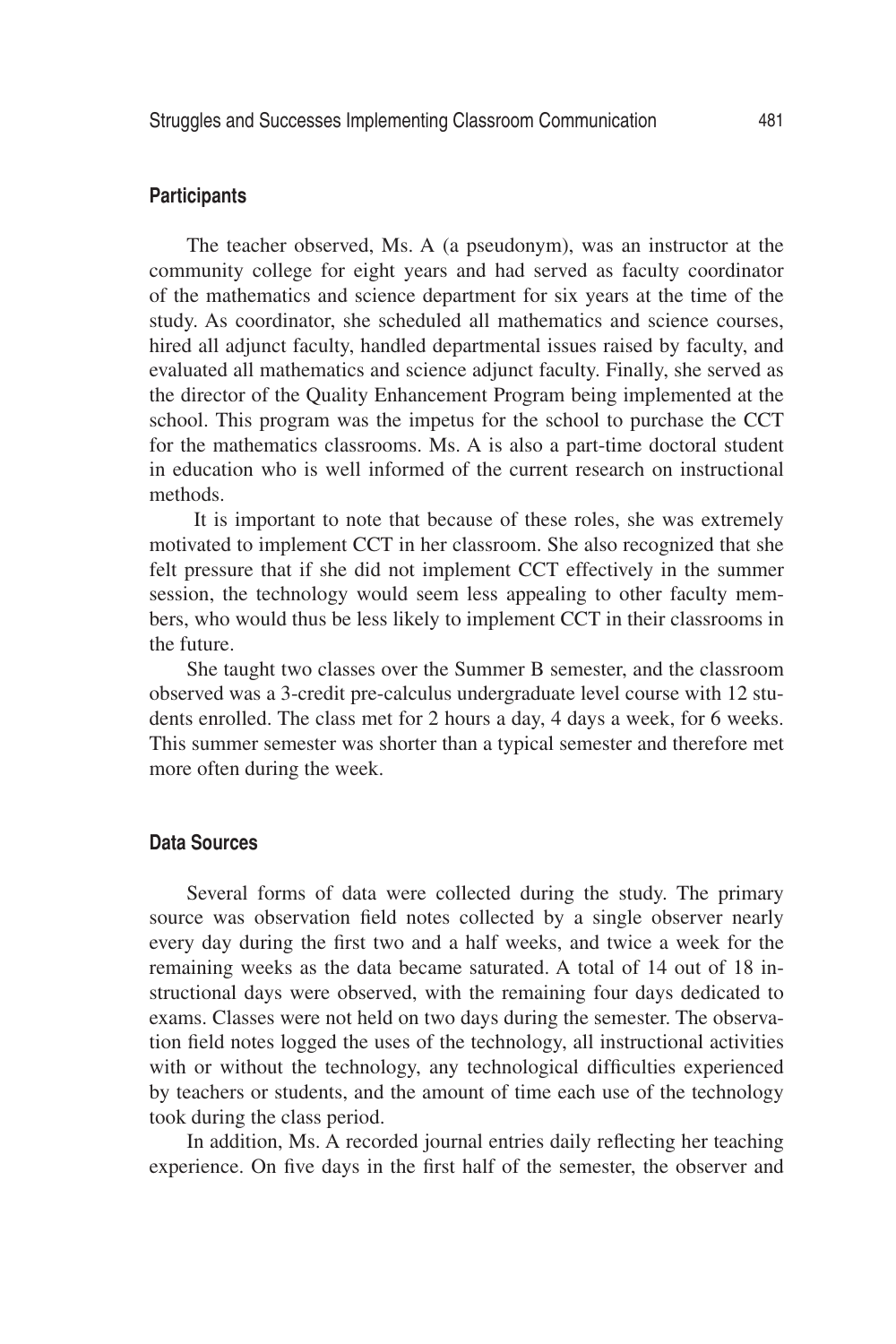Ms. A discussed the day's lesson directly after class, and these conversations and the observer's reflections were recorded in the observer's journal. Daily course handouts printed for each student during every class period served as a reference for the observation field notes. The classroom notes also allowed for analysis of how Ms. A modified the lesson while it was being taught.

#### **Data Analysis**

The observation field notes were reviewed in conjunction with the daily course handouts to provide a comprehensive view of classroom events. Following several reviews of the data, several themes emerged that were used to code the data more systematically. Each instance of a productive digression, correction of a misconception, formative assessment, attempt to increase student involvement, use of multiple representations, or technological issue while using the technology was coded. Ms. A's journal entries and interviews were then examined for these same codes and new codes emerged. For example, the interviews were coded to note the teacher-described struggles with planning time, creating effective formative assessment, limited instruction time, and technological issues. Finally, Ms. A's journal entries were coded for these themes and the additional themes of suitability of certain mathematics topics for CCT and recognizing progress in using CCT during instruction emerged. These data provided insight into Ms. A's perceptions of her struggles and successes and provided triangulation for the themes that emerged from the observation field notes and daily course handouts.

The observation field notes also logged the number of times and duration that each function of the technology was used. The total time that technology was used in instruction during each class period was calculated to provide the average length of use. Each function of the technology was tallied by class session to provide an understanding of how Ms. A used CCT throughout the semester.

### **Results**

The results section will be framed around the research questions. First, the rate of use will be examined providing a quantitative perspective on the use of the CCT. Next, we will discuss the struggles Ms. A experienced using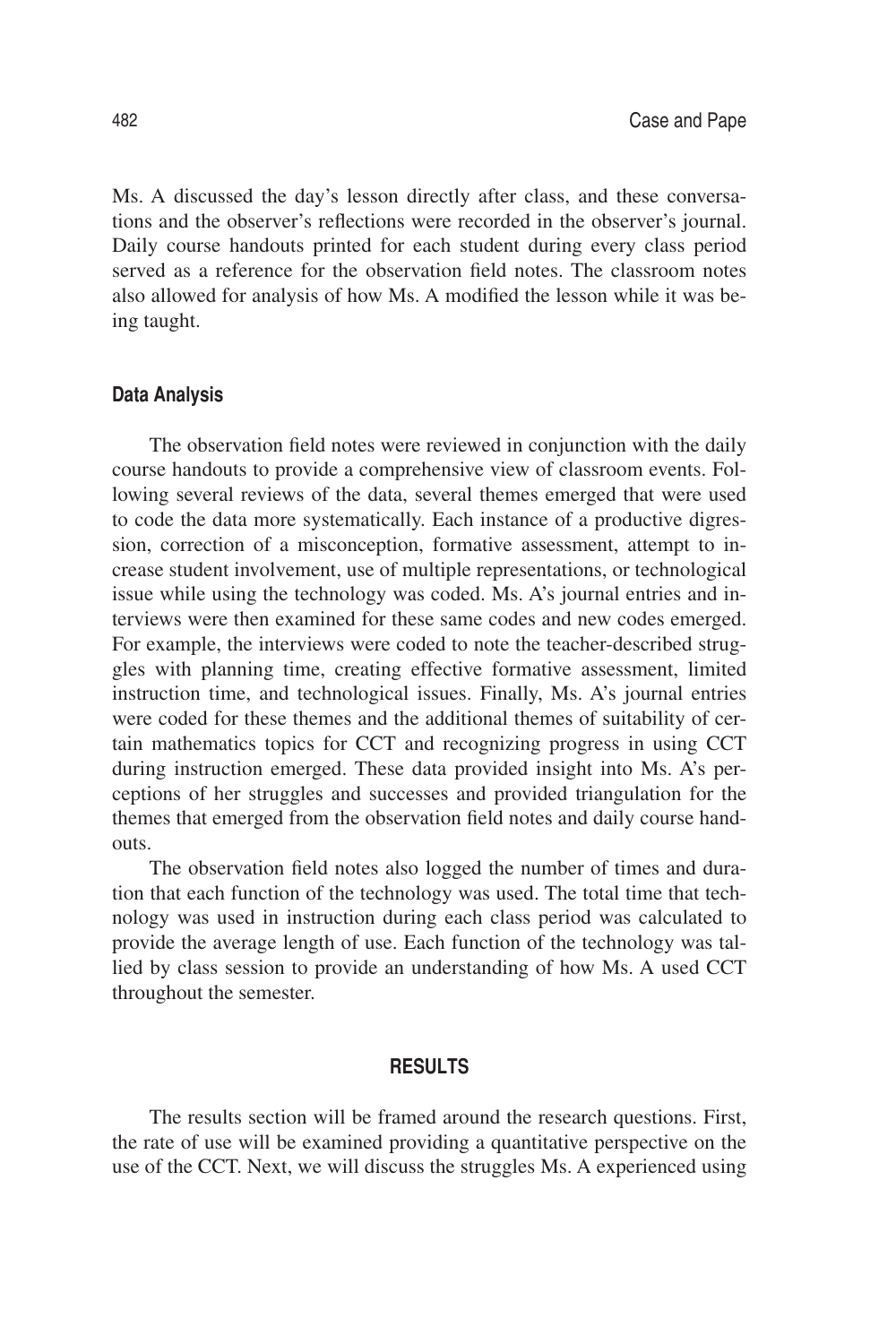the technology. Finally, we will discuss the successes Ms. A experienced, including how she progressed throughout the semester.

## **CCT Use**

CCT was used on average 30 minutes (*SD* = 18.99) out of each 110-minute class period with a range from 5 to 63 minutes. The Quick Poll function was the only component that was used every day observed, with an average of 3-4 Quick Polls administered during each lesson. The calculator function was used during 6 (out of 14 observed; 0.43) lessons, TNS files and the graphing function were used during 5 lessons (0.36), screenshots were used during 4 lessons (0.29), quiz documents were used during 3 lessons (0.21), and the Presenter function was used during 2 lessons (0.14).

## **Struggles**

Ms. A struggled to find the time required before class to plan technology use, as well as to find the time during class to incorporate technology due to the number of concepts needing to be covered over the course of the semester. She also struggled to overcome technological issues that arose during her lessons. Finally, she occasionally implemented the technology ineffectively, likely due to her developing Technological Pedagogical Content Knowledge (TPACK).

**Planning time.** When teachers begin to plan with CCT in mind, they struggle to know how to implement the technology to support students' understanding of specific concepts. Their focus is at the level of the specific concept versus larger pedagogical guidelines that might support student understanding. Thus, they have to search the Internet (i.e., TI-education website) to find appropriate lesson ideas. Finding, revising, and creating TNS files, associated student documents, pre-determined Quick Poll questions, and quizzes takes time and is typically not integrated into the planning of the remaining lesson components. Experience teaching with the technology, we hypothesize, will decrease this disconnection as the instructor begins to incorporate the technology into his or her thinking about teaching mathematics. Initially, however, this extended time for planning to implement CCT contributed to the limited use of TNS files (i.e., both quizzes and activities). Ms. A used spontaneous Quick Polls (i.e., created while teaching instead of in advance) even after she recognized that she should create the poll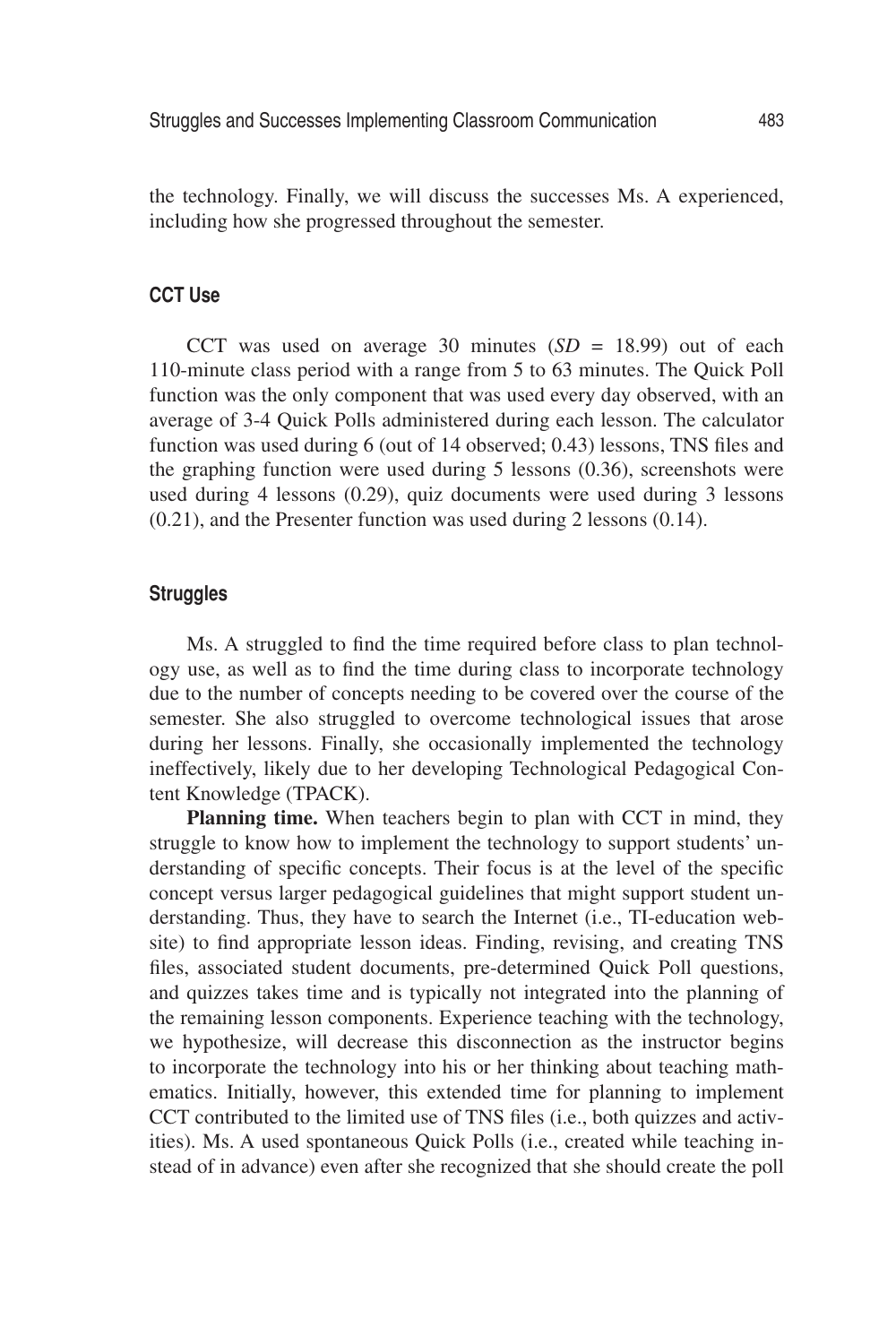questions with multiple choice responses prior to class. As will be discussed below, the exclusive use of open-response, spontaneous quick polls resulted in additional difficulties due to the need to interpret student responses. In terms of TNS activity files, Ms. A occasionally encountered difficulties in finding or constructing suitable classroom activities for topics such as during the concepts of determinants or partial fraction decomposition. Either these activities were not included in existing materials or she wasn't able to develop these activities on her own.

**Instructional time.** The number of topics within the curriculum created a context in which time for instruction limited Ms. A's perception of the technology's potential uses. While she recognized that TNS exploration activities would be beneficial for the students' understanding, these activities took a great deal of time. Ms. A expressed tension between allowing the students to create knowledge through interaction with the TNS files and the need to complete the curriculum in a timely manner. As the semester progressed, attempts to integrate TNS files into the lectures in a guided-exploration format to save time still left her feeling behind schedule and dissatisfied. Due to the compact nature of the course, when a TNS activity takes longer than planned, it often forces the teacher to rush through the other topics scheduled for the day. For example, Ms. A noted that:

> We worked through the Geometric sequence and series [TNS] document. … It took us about an hour to go through the document. This left me with an hour to cover both binomial expansion and mathematics induction. I felt rather rushed and was not happy. I feel that I was not able to spend as much time on the last two sections as I wanted to spend. (Instructor journal, August 5, 2010)

Even when TNS files were not used during instruction, Ms. A expressed worries about the technology causing the class to be behind schedule, which was somewhat unfounded. In one lesson, her journal entry commented that she "did a lot of Quick Polls for the concept of sequences – too many. I feel like I wasted a lot of time" (Instructor journal, August 4, 2010). Field notes from this lesson, however, indicated that she only used two Quick Polls (less than the average number per class) for a total of 18 minutes. This included the question prompt presentation, student work to solve the problem or answer the question, review of the Quick Poll results, evaluation of the student responses, and explanation of the solution. Thus, Ms. A's comments suggest that she may have perceived that 18 out of 110 minutes dedicated to formative assessment with technology was too much.

**Technological issues.** Technological issues also posed a struggle for Ms. A as she taught her lessons. Occasionally, the technology would not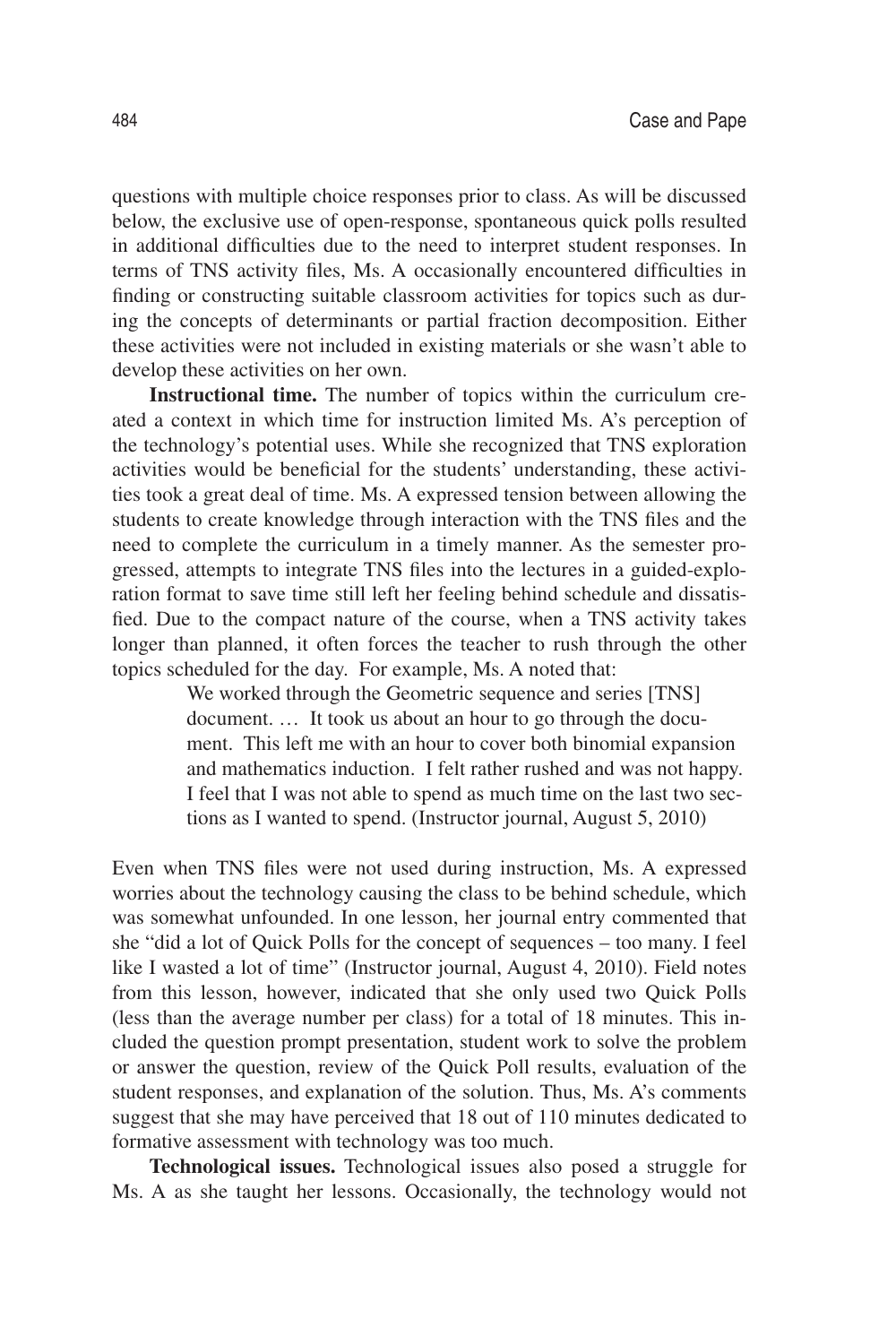work as planned, and she would have to unexpectedly adjust her lesson to eliminate a planned use of the technology or would attempt to fix the technological error while simultaneously teaching, which she indicated in her interviews caused anxiety. These technological issues ranged from 30 seconds to address the unfamiliar task of deleting previous graphs on the graph page to adjusting an entire lesson after the TI-Navigator™ would not communicate with the TI-Nspire™ calculators. However, there was only one instance of a technological issue interfering with the entire lesson – most technological issues were resolved very quickly. Another technology-related issue was the task of instructing students on how to use the calculator and learning how to identify and correct their technical errors. While this may take instructional time (usually 1-2 minutes), it can also be considered a success as students became more competent in using the technology.

**Technological and pedagogical knowledge.** Creating formative assessment tasks within the context of CCT requires not only content knowledge and knowledge of common student misconceptions, but knowledge of how to use the technology effectively to uncover students' present understandings. At times, Ms. A experienced difficulties constructing Quick Poll questions that provided useful information. Some questions don't lend themselves well to the analysis that is needed to make instructional decisions. For example, sending Quick Polls that require a "yes" or "no" answer are not very informative and do not give deep insight into student understanding. Similarly, using the Quick Polls to determine how many students correctly answered a problem or question places less emphasis on understanding how the students arrived at the answers and may hide student misconceptions. Ms. A noted halfway through the semester, however, that she was "quickly learning what is NOT a good quick-poll [sic] question and what is a good quick poll question" (Instructor journal, July 19, 2010).

Open response Quick Poll questions that require students to type their answers took longer for students to input and Ms. A to analyze than multiple choice questions. Ms. A had to decipher different formats of similar student answers and determine how many students actually obtained the correct response. It is important to note that it was Ms. A who felt she was responsible for deciphering the students' responses. This process might be facilitated if the students were given the responsibility to analyze the responses. Ms. A recognized that multiple choice questions would be easier to assess, but as discussed previously, a lack of planning time hindered her ability to create these questions prior to class. However, the students' responses to these open-ended questions sometimes provided insight into student understanding in a way that the multiple choice format could not. For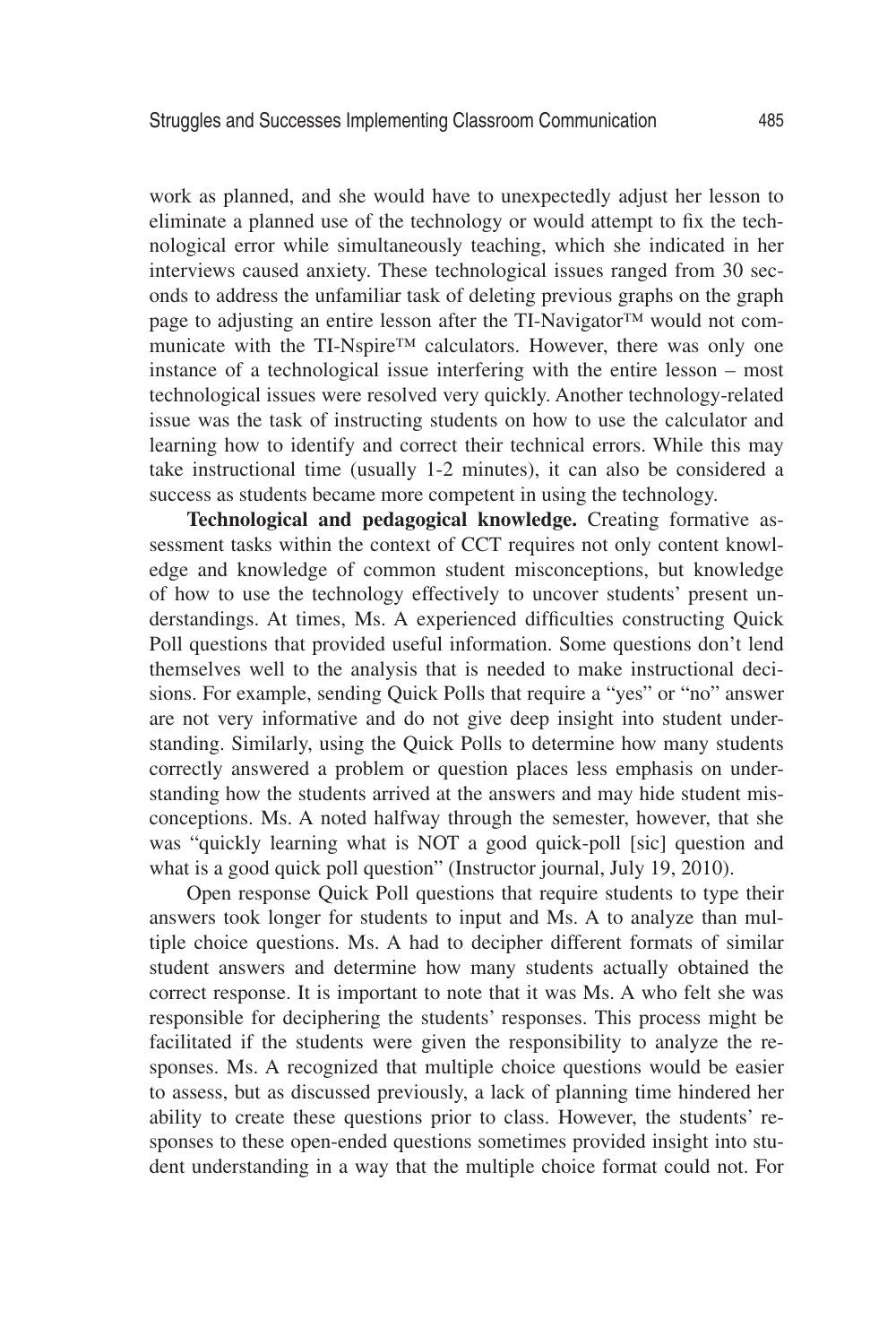example, when students were asked to solve  $log(x) + log(x+3) = log(10)$ , two students entered "*sqrt(10-3x)*" as their answers. This led to a valuable discussion related to why a solution to the equation cannot have *x* in the answer when the question requires one to solve for *x*.

Ms. A sometimes used the technology in other inefficient ways that highlighted her increasingly integrated but still fragile TPACK. For instance, some activities could have been presented as a TNS file that would serve as the exploratory lesson during which the students might discover mathematics concepts. During one lesson, to explore translations she had some students plot  $f(x) = log(x \pm c)$  and some students plot  $f(x) = log(x)$ *± c* for a *c* of their choice. Then, she presented the screenshots of each calculator on the board so that the class might engage in discussion about the different graphs. To help them notice the patterns in the translations, she asked the students to also plot  $f(x) = log(x)$  for reference. While this nearly ten-minute activity likely helped students construct a deep understanding of this concept, there are more pedagogically and technologically sophisticated ways to present this mathematics concept. A potentially more efficient way to present this concept might have been to create a simple TNS file with 2 graph pages – one graph page for  $f(x) = log(x \pm c)$  and one graph page for  $f(x) = log(x) \pm c$ . Both of these pages could have a slider (i.e., a toggle that is associated with the value of variable parameter of an equation or expression) that students could manipulate to change the value of *c*. Changes in the value of *c* would be linked to a graphical representation that would be translated accordingly. In this way, students could see the relationship between the value of *c* and the translations of the graph  $f(x) = log(x)$ .

#### **Progression During The Semester**

Throughout the semester, Ms. A showed evidence of overcoming some of these struggles. Quick Polls at the beginning of the semester were largely spontaneously created during the lesson with no question prompts displayed on the students' calculators. This created confusion among students and occasionally students would submit answers to a question different from that posed by Ms. A. She recognized this and added prompts to the Quick Polls, which increased her ability to evaluate student understanding.

Additionally, Ms. A reported in her interviews feeling less anxiety toward the end of the semester when technological issues arose. The technology also became more seamless and integrated into the daily classroom activities as soon as a week after the semester began. For example, students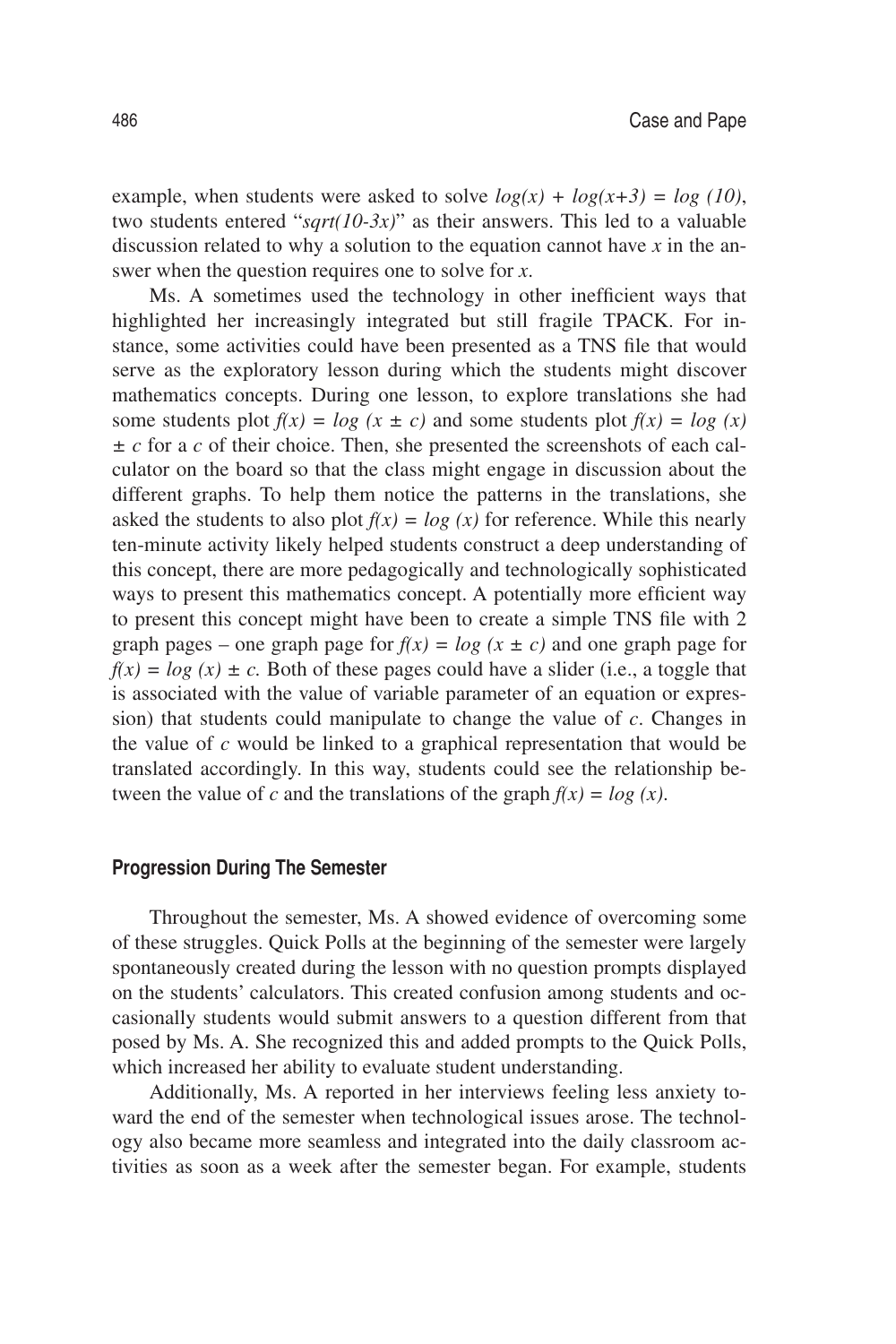automatically picked up a calculator when they entered the classroom and signed in. They indicated greater comfort and efficiency at using the technology by, for example, using the calculator during class without teacher direction.

Perhaps most importantly, Ms. A began incorporating the technology in varied ways as the semester progressed. For example, she began using screenshots of the students' calculators to increase student involvement and explanation. She also used the Presenter function to help students explain how to resolve technical issues to each other. Finally, she adapted activities for a guided exploration format as a compromise between improving student understanding and staying on time with planning the curriculum.

#### **Successes**

**Formative assessment.** Perhaps the most salient successful aspect of Ms. A's use of the technology was the increase in formative assessment within her teaching. Each Quick Poll or quiz allowed her to evaluate how many students understood the current topic. This knowledge supported subsequent instructional decisions as exemplified below. For example, Ms. A would spend limited time reviewing the solution to a problem that all students answered correctly but would ask students to explain their solution methods when only 60% of them answered correctly. Ms. A could also provide Quick Polls to evaluate additional instruction on a topic. On one occasion, seeing that only half the students answered a Quick Poll question correctly, Ms. A provided additional instruction on the concept. In a subsequent Quick Poll, she was assured that this additional instruction had helped more students understand this concept when over 80% of the students answered correctly. Finally, she could identify errors among students' responses and thus take steps to correct them. For example, when one student answered in a Quick Poll that a circle had a radius of -2, Ms. A was able to discuss the meaningfulness of a negative radius for a circle.

In addition, Ms. A occasionally began a lesson with a quiz related to previous content. This practice allowed her to evaluate students' prior knowledge and ensure that all students started out with an understanding of the basic concepts needed to be successful in the day's lesson.

**Spontaneous productive digressions.** Spontaneous productive digressions were episodes that veered from the intended content as a result of something occurring within the class discussion. These were typically initiated when a student did not understand something or a student brought up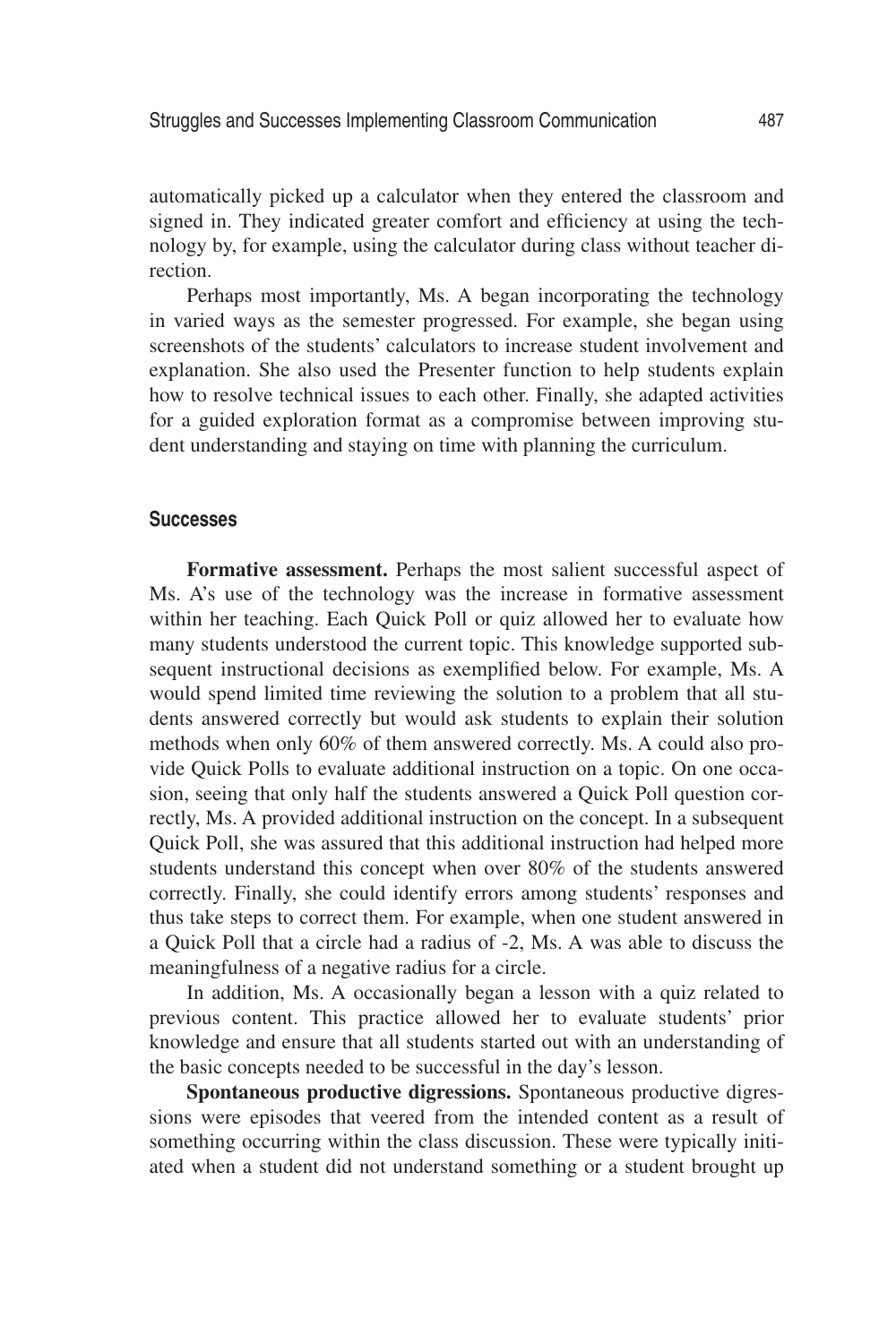a tangential topic. When student misconceptions surfaced as a result of formative assessment or classroom discussion, Ms. A would sometimes use a graph page or calculator page to help the student visualize or test out the situation in question. For example, Ms. A reflected about one lesson:

> At one point in the class a student suggested we 'distribute the *ln*' when trying to solve an equation involving  $ln(x+9)$ . I was able to snatch up the opportunity to dispel that misconception by having students plug in a number for *x* to see if  $ln(x+9) = ln x + ln 9$ . All were able to 'see' that this would not work. (Instructor journal, July 13, 2010)

Ms. A reported feeling that this quick digression enhanced by the TI-NSpire™ had more impact on student understanding than simply saying that one cannot "distribute the *ln*". While Ms. A's quick demonstration was worthwhile, her digression could have been taken one step further by asking students to consider the value  $x=9/8$ , which satisfies the equation  $ln(x+9)$  $= ln x + ln 9$ . This could have led into a valuable discussion about how one value cannot prove that something is an identity, even though one value can prove that something is *not* an identity.

**Increased involvement.** The technology provided many opportunities to promote increased involvement among the students. The Screen Capture function forced students to stay on task during explorations by allowing the teacher and the class to see if particular students were completing the activity. A few weeks into the semester, it was also discovered that the Presenter function allowed students with troubleshooting questions to simultaneously see solutions and hear explanations on how to work the technology from other students. For example, during one lesson, a student used the Presenter function to show the class how to perform a 2x3 matrix addition problem on the calculator.

Ms. A also used Quick Poll questions to stimulate student involvement by requiring the entire class to submit a response before she would move on with the lesson. When she wanted to review solutions to the prior day's test, Ms. A also used Quick Polls to have students vote anonymously on which test questions they would like reviewed—this was especially helpful for shy or embarrassed students to seek help when they may not have otherwise asked questions. Finally, Quick Polls helped Ms. A press students for more active involvement during discussions. During one lesson, when no student volunteered an answer to a question, she informed the class that they would answer that question in a Quick Poll.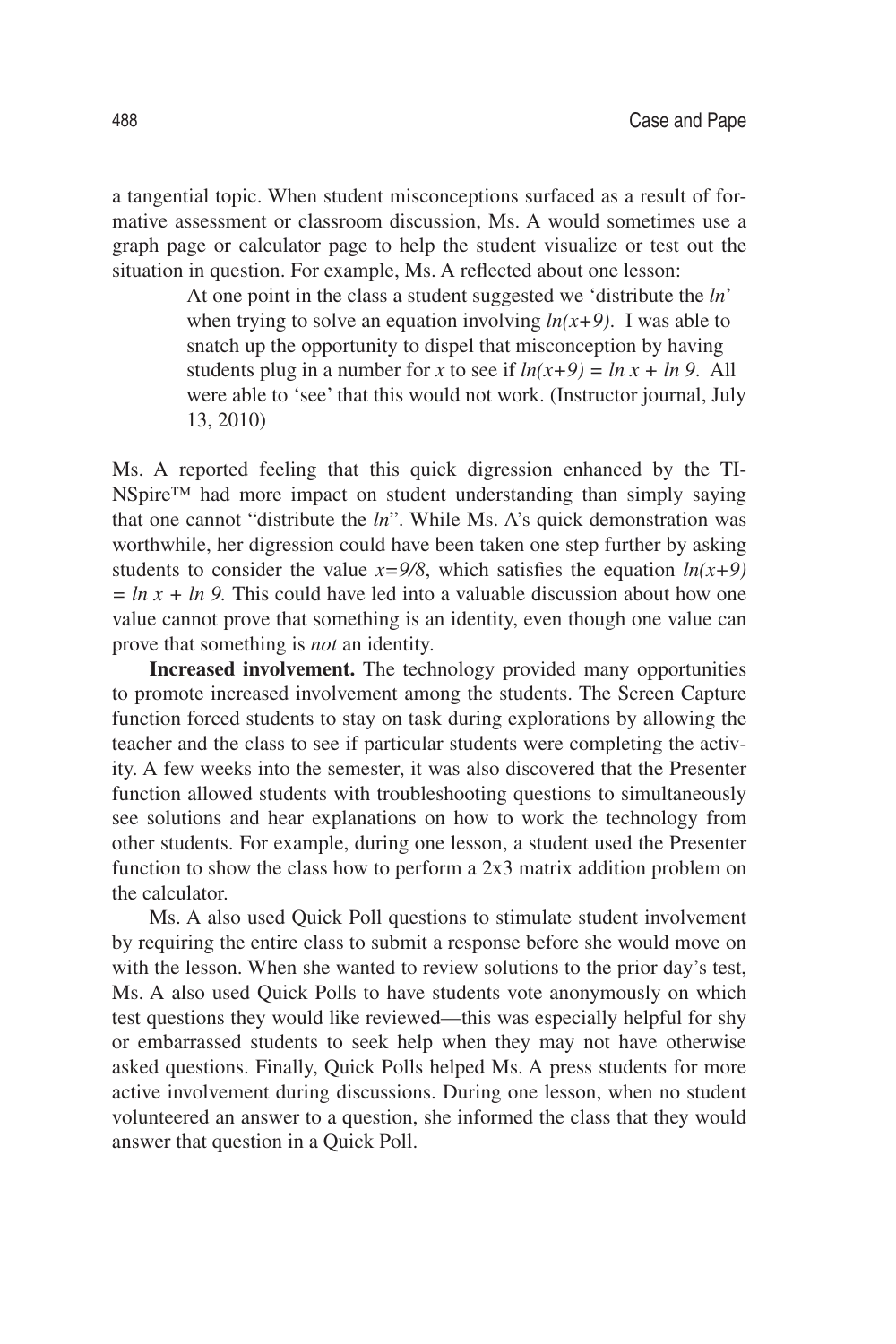Finally, while used on a limited basis, TNS files gave students the opportunity to make conjectures about mathematical concepts and test their conjectures. One TNS exploration activity guided students through several examples and asked them to make conjectures about the end behavior of the graph of a polynomial function based on its degree and the sign of the leading coefficient. This allowed students an opportunity to actively explore concepts and construct their own knowledge instead of being taught passively through direct instruction.

**Multiple representations.** The technology provided many opportunities to project and explore multiple representations of a concept. Graph pages provided graphical representations of algebraic equations or symbolic representations. For example, during a lesson on systems of equations, Ms. A asked students to graph a system of two equations and to identify the number of solutions and the coordinates of the solutions of each system. The class then solved the same systems algebraically using the substitution and elimination methods and made connections between these different solution methods.

The ability to show multiple representations also allowed Ms. A to direct students to examine patterns. For example, in one lesson students examined patterns in the horizontal asymptotes by plotting polynomials and finding the value of the asymptote from the graph. The teacher then guided the students to make connections to the algebraic representation by asking: "What happens when the degree is bigger on the bottom? What if they're the same? What if the degree is bigger on top?" This short exercise enabled students to build their understanding of this concept.

## **Discussion**

Over the course of the semester, Ms. A struggled with finding the time to plan for CCT use and implementing it without the perception that it was causing the class to fall behind schedule. She occasionally encountered technological issues, and, likely due to her developing TPACK, she sometimes used CCT in ineffective ways. Regardless of these struggles, however, Ms. A succeeded in many aspects of her CCT implementation by using the technology to incorporate multiple representations, formative assessment, exploration activities, productive digressions, and increased involvement within her lessons. In retrospect, Ms. A summarizes:

> I feel that I had a lot more success in this class than in previous terms. I had a lot more A's, no withdrawals, and only one unsuc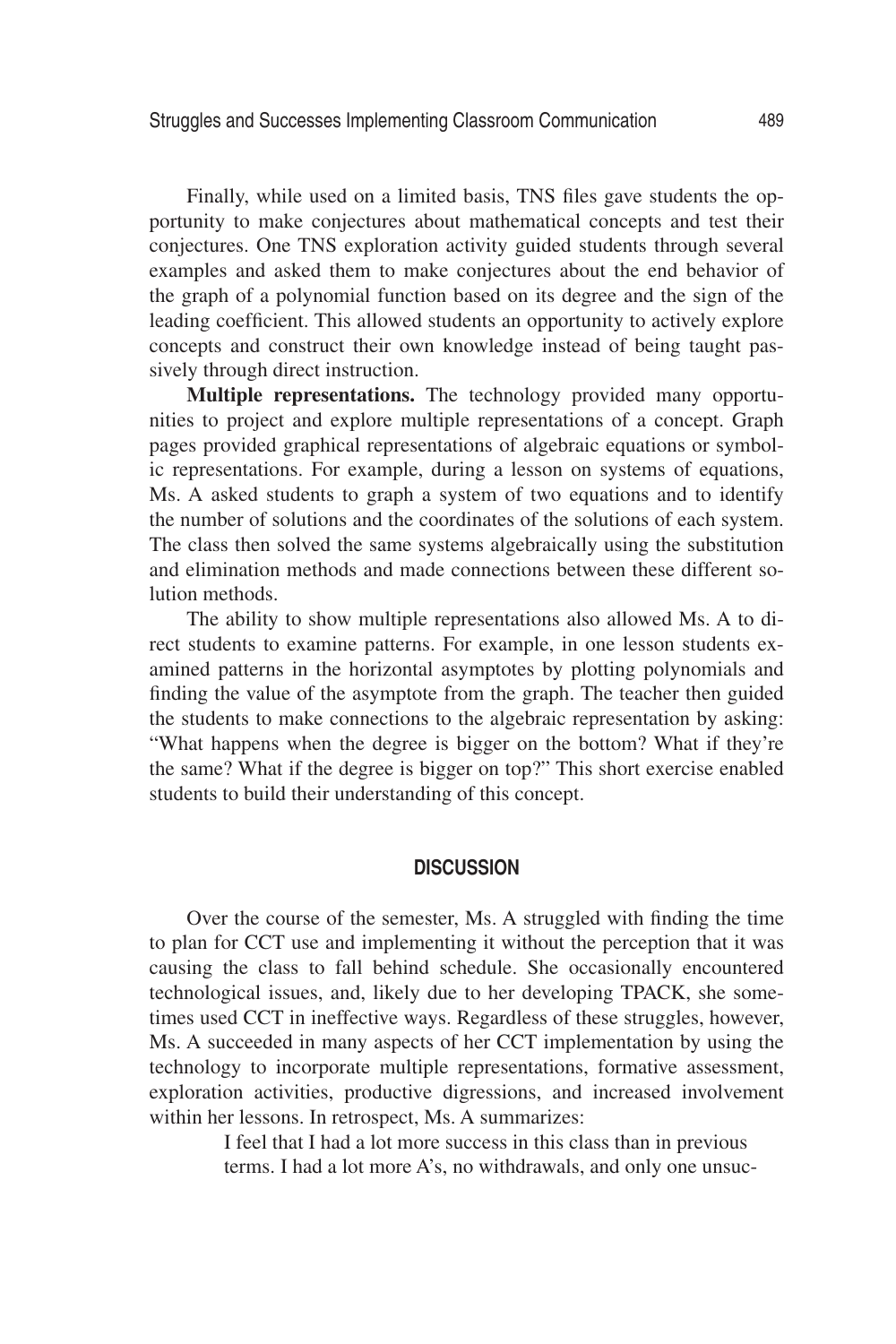cessful student. I believe the technology had a lot to do with this success. I'm really glad I tried it and look forward to continued success in its implementation. (Instructor Journal, August 10, 2010)

We also believe that her overall implementation of technology was successful and worth overcoming the struggles she faced over the semester. It is important to note that all technology is not beneficial, and many times benefits from technology cannot easily be replicated in different schools. Thus, educators are advised to perform comprehensive research on a technological innovation and implement in test cases before deciding to implement it in their school (Fadel & Lemke, 2006).

## **References**

- Bransford, J. D., Brown, A. L., & Cockings, R. R. (2000). *How people learn: Brain, mind, experience, and school*. Washington, DC: National Academy Press.
- Dick, T., & Burrill, G. (2009). *Tough to teach/tough to learn: Research basis, framework, and principles for a practical application of TI-Nspire™ technology in the Math Nspired series.* Dallas, TX: Texas Instruments.Doerr, H. M., & Zangor, R. (2000). Creating meaning for and with the graphing calculator. *Educational Studies in Mathematics, 41*, 143-163.
- Fadel, C., & Lemke, C. (2006). *Technology in schools: What the research says*. Cisco Systems & Metiri Group. Retrieved from http://www.cisco.com/web/ strategy/docs/education/TechnologyinSchoolsReport.pdf
- Garofalo, J., Drier, H., Harper, S., Timmerman, M.A., & Shockey, T. (2000). Promoting appropriate uses of technology in mathematics teacher preparation. *Contemporary Issues in Technology and Teacher Education* [Online serial], 1. Available: http://www.citejournal.org/vol1/iss1/currentissues/mathematics/article1.htm
- Hew, K., & Brush, T. (2007). Integrating technology into K-12 teaching and learning: Current knowledge gaps and recommendations for future research. *Educational Technology Research and Development, 55*, 223-252. doi: 10.1007/s11423-006-9022-5
- Irving, K. E., Pape, S. J., Owens, D. T., Abrahamson, A. L., Silver, D., & Sanalan, V. A. (2010, May). *Longitudinal study of classroom connectivity in promoting mathematics and science achievement: Years 1-3*. Paper presented at the Annual Meeting of the American Educational Research Association, Denver, CO.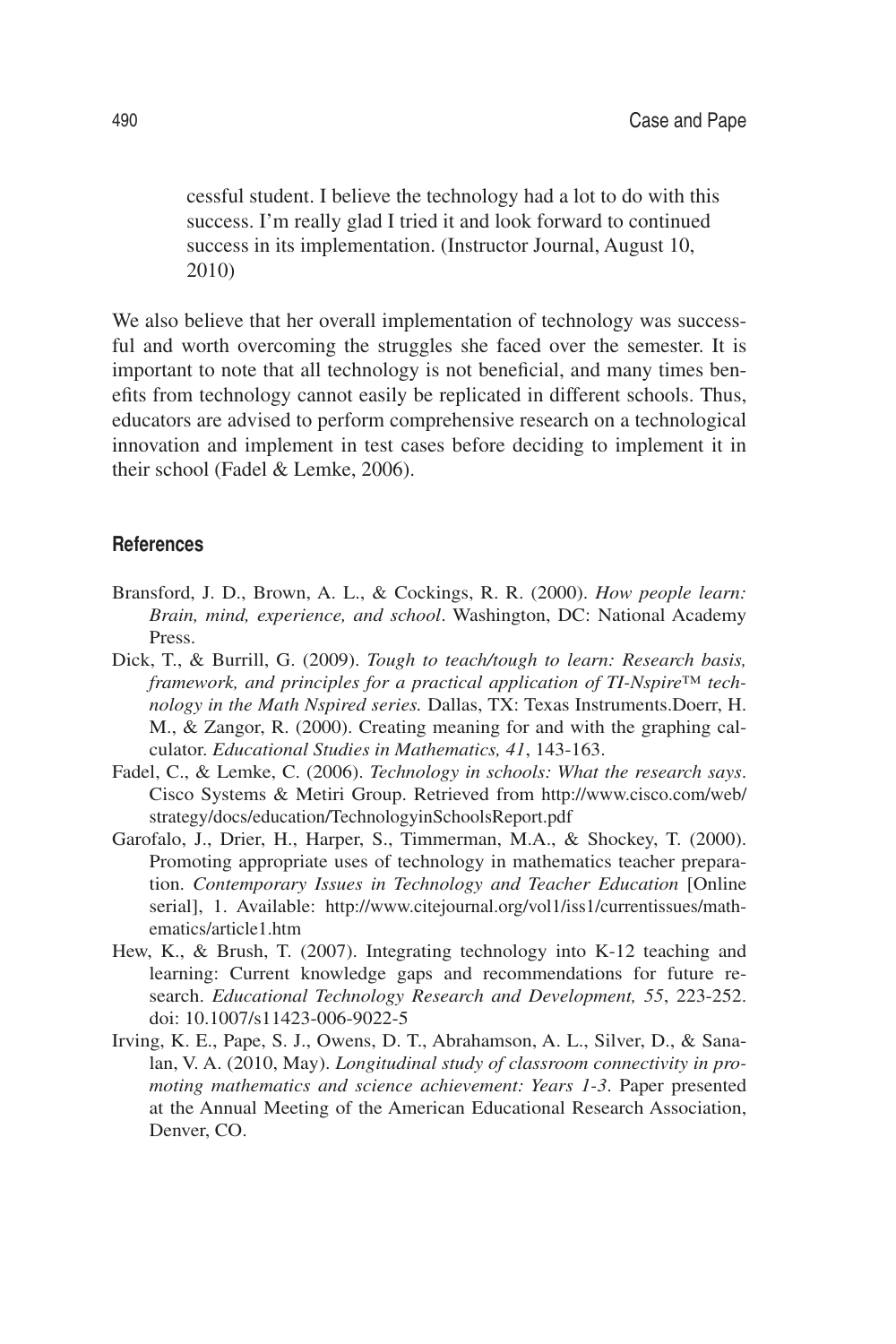- Koehler, M. J., & Mishra, P. (2009). What is technological pedagogical content knowledge? *Contemporary Issues in Technology and Teacher Education, 9*(1). Retrieved from http://www.citejournal.org/vol9/iss1/general/article1.cfm
- McClure, A. (2006). Problem/Solution. *District Administration*, *42*(9)*, 76*.
- Mishra, P., & Koehler, M. J. (2006). Technological pedagogical content knowledge: A framework for teacher knowledge. *Teachers College Record, 108*, 1017-1054. doi: 10.1111/j.1467-9620.2006.00684.x
- Niess, M. L. (2005). Preparing teachers to teach science and mathematics with technology: Developing a technology pedagogical content knowledge. *Teaching and Teacher Education, 21*(5), 509-523. doi: 10.1016/j. tate.2005.03.006
- Niess, M. L., Ronau, R. N., Shafer, K. G., Driskell, S. O., Harper S. R., Johnston, C., Browning, C., Özgün-Koca, S. A., & Kersaint, G. (2009). Mathematics teacher TPACK standards and development model. *Contemporary Issues in Technology and Teacher Education, 9*(1), 4-24.
- Norton, S., McRobbie, C., & Cooper, T. (2000*).* Exploring secondary mathematics teacher's reasons for not using computers in their teaching: Five case studies*. Journal of Research on Computing in Education*, *33*, 87–109.
- Pape, S. J., Bell, C. V., Owens, S. K., Bostic, J. D., Irving, K. E., Owens, D. T., … Silver, D. (2010, May). *Examining verbal interactions within connected mathematics classrooms.* Paper presented at the Annual Meeting of the American Educational Research Association, Denver, CO.
- Pape, S. J., Irving, K. E., Owens, D. T., Boscardin, C. K., Sanalan, V., Abrahamson, A. L., … Silver, D. (2011). *The impact of classroom connectivity in promoting Algebra I achievement: Results of a randomized control trial*. Manuscript submitted for publication.
- Pape, S. J., Irving, K. E., Bell, C. V., Shirley, M. L., Owens, D. T., Owens, S. K., … Lee, S. C. (2012). Principles of effective pedagogy within the context of connected classroom technology: Implications for teacher knowledge. In R. N. Ronau, C. R. Rakes, & M. L. Niess (Eds.), *Educational technology, teacher knowledge, and classroom impact: A research handbook on frameworks and approaches* (pp. 176-199). Hershey, PA: IGI Global. doi: 10.4018/978-1-60960-750-0
- Powers, R., & Champion, J. (2008). *Teaching and learning college algebra with the TI-Navigator wireless handheld network.* Proceedings of the Twentieth Annual International Conference on Technology in Collegiate Mathematics, San Antonio, TX.
- Roschelle, J. (2009). *Towards highly interactive classrooms: Improving mathematics teaching and learning with TI-Nspire Navigator*. Menlo Park, CA: Center for Technology and Learning, SRI International, Inc. Retrieved from: http://ti-researchlibrary.com/Lists/TI%20Education%20Technology%20 %20Research%20Library/Attachments/205/InteractivityWhitePaper%20v9.pdf